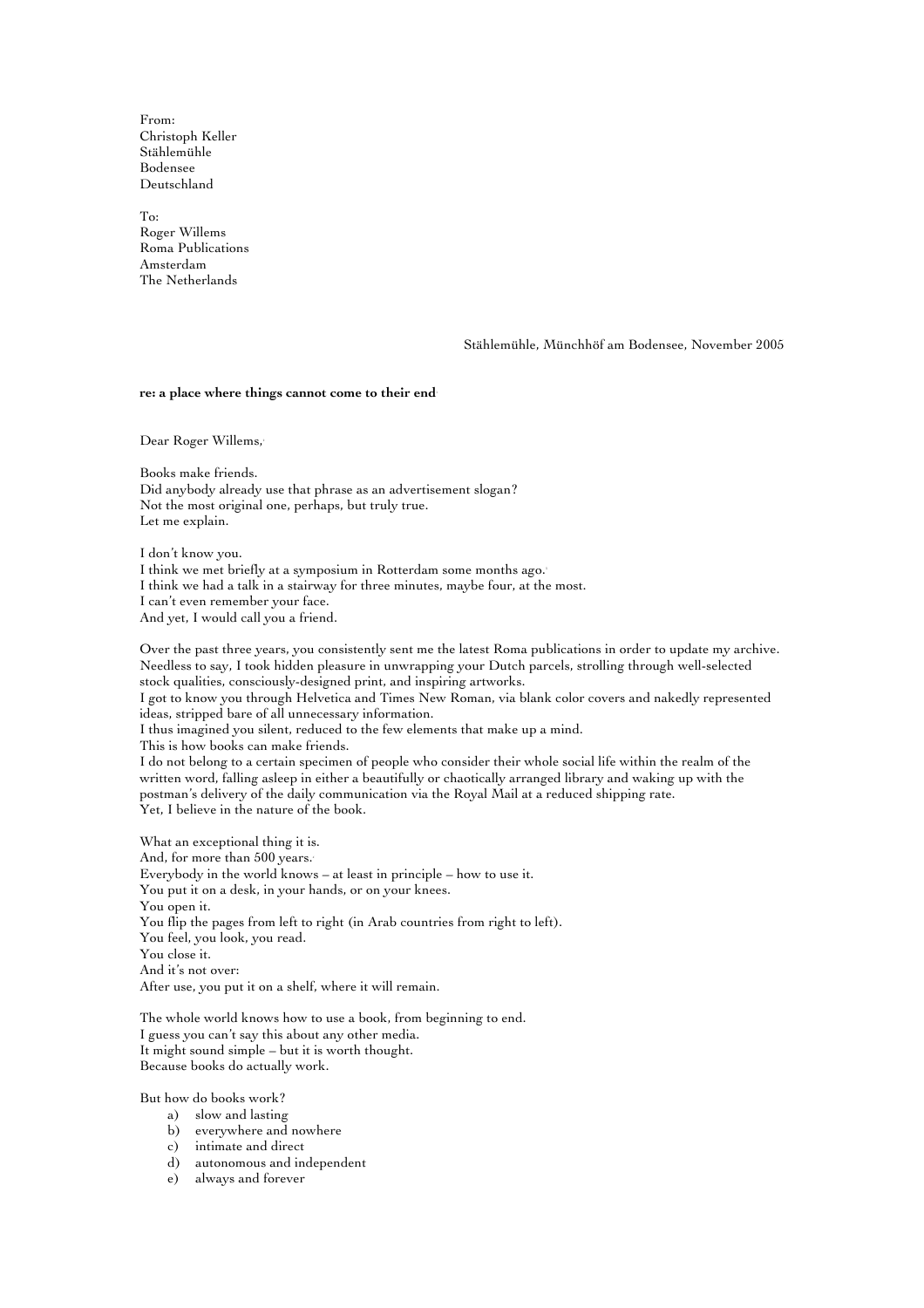Books create their own speed, in various regards. (a) I am thinking of the individual speed of reading that a certain book requires and generates at the same time. But I am also thinking of the slowness of the reception. Nobody will ever give you a clap on your shoulder or raise a glass of champagne with congratulations to you. A book is neither an exhibition – an occasion of glamour and celebration – nor a fetishized artwork on the wall you can applaud. Many artist-authors are disappointed when talking about the reactions to their new book. It takes forever until people might see your new book and realize the amount of work put into it. But books can rely ont an age-old system of distribution through bookstores, ISBN numbers, catalogues, and libraries. A paradise set up for effective communication. And books travel far. (b) Very far, almost everywhere. Sometimes you get an e-mail from an almost forgotten continent where someone writes you because they appreciate what was said in a book they came upon years after that publication was released. Books travel in pockets, handbags, trolleys, and post packages. And they can be pulled out of those containers in planes, trains, parks, on beaches, ski slopes, etc. No electricity is needed, and much more importantly, nobody is needed to explain! They say what they have to say by themselves. (c) Books communicate as directly as possible. From letter to eye, from phrase to mind, from one page to one individual reader. Silent and intimate. (d) Although you can pass a book on, you can share viewing, and discuss immediately – it is quite hard to find an equivalent media. And, there's more, books are always on. (e) They are never switched off, even when sitting on the shelf. It's just a question of organization. That's how books work. 5

Of course, there are some things about books that can make the life of a publisher quite difficult: books are very expensive, extremely heavy, work-intensive, and numerous. But if we consider their value, a book can add to or define the work of an artist, validating his or her ideas, sanctioning (in the very meaning of the word) a lifetime's production. Given this, I guess it is worth the effort.

But back to you.

As I said before, I do not know much about you. All I know about you and Roma, I know from what is in the books. As I understand it, you joined with Mark Manders to start this. Designer and artist – perfect combination.

I always felt there were some parallels and relations to my own work. I have been an artist and wanted to be a designer. That's why I started Revolver and produced approximately 400 titles over the last five years. You have been a designer and wanted to give a universal visual identity to a certain idea of art. That's why you started a publishing project.

The main parallel between us is that we understand our work as a living social relation. 6

You're expanding your universe. Hooking up with a number of artists, writers, designers. Communicating with institutions. Setting up exhibitions and public projects. Somewhere I read that Roma is a *stichting* [foundation]. Sounds like a tropical island. I leave you some room in this footnote to explain.

Names are shadows. I have no idea why you called this thing Roma. You're based in Amsterdam, Holland. And actually, I am the one (of the two of us) living in a Romanized country. So, let me spin a story.

All roads leads to Rome. Rome was not built in a day. Rome – the eternal city.

What has always struck and impressed me very deeply about the Roman Empire was the fact that Rome was the first to define and record a system for a true corporate identity. 8 As opposed to rulers of previous civilizations and also his immediate precursors, Emperor Augustus/Octavian was the first to fully understand the meaning of a visual language with regard to the control, distribution, and organization of ideas. He set up a system of image policy, encompassing all fields of human activity: architecture, the economy, culture, politics, war – a set of visual rules, a reduction of visual elements, the uni-form. His image – literally: the image of his face in a sort of half profile – was updated on an annual basis and spread via high-speed communication systems (by boat, by horse, on coins, and on sculpture templates) from the west of Spain to Syria, and from the north of Germany to Egypt. The image of the world was united. The world was one. A visual language was constructed that everybody understood. And keep in mind, there was no print, there were no books two thousand years ago.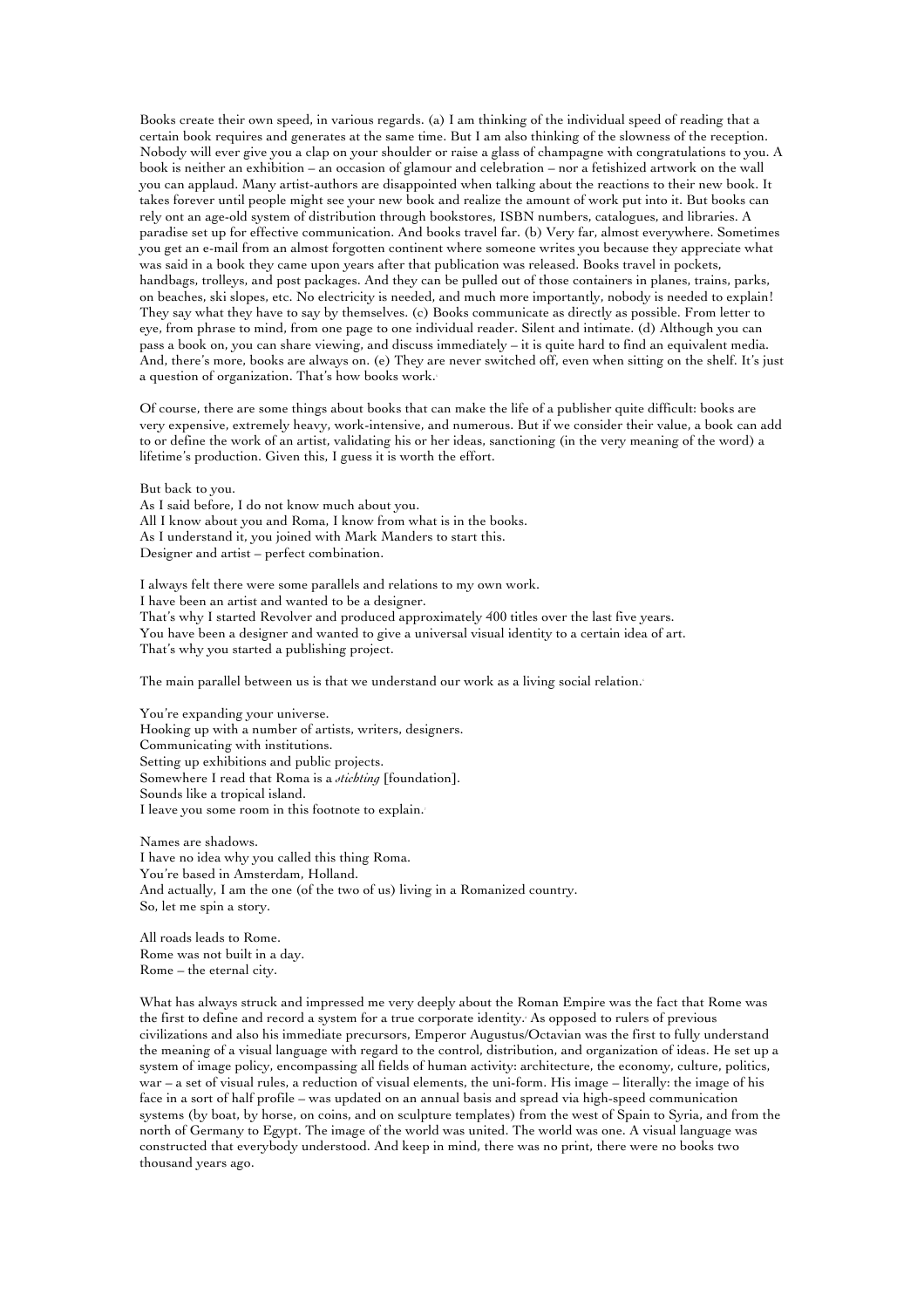Why am I writing this here? I can't tell exactly. But I think I can see something of this vividly in Roma. Conclusions, results. Small scale.

In analogy to the seven hills Rome was erected upon, I would like to offer you my seven "Cs" as some encouragement and instruction to keep doing what you do, that is, *mediating an idea of contemporary art in printed form*.

As you may notice, I am trying to keep away from the term "publishing" here.

"Publishing" in the true sense of the original word has absolutely nothing in common with what we do. The press was invented by Gutenberg in Mainz, so we should situate our terminology (virtually, at least) within German linguistics. The German term for publishing is *verlegen*, a publishing venture is a *Verlag* – and it is similar in Dutch, I suppose. The term is taken from a purely economic background, in fact, the realm of investment and banking, meaning to put some money on the table in order to realize a project and benefit from its sales, lending money to a person and gaining a profit from that person's multiplied and therefore widely accessible and distributed work.

Obviously, what you and I are doing cannot be classified within this terrain or its logic. There is no cash return for us.

So, let's stick with the "mediation of contemporary art in print."

Thus, here are seven Cs for Roma:

### 1. Consistency

## *(see also: Continuity, Chromatics, Chronicle, Coherence, Collection, Compilation, Conception, Constancy) (be aware of: Cover, Compatibility, Confrontation)*

If you are aiming at long term effect and a substantial influence on a potential understanding of art, you will have to hang in there. Single publications can have wonderful effects – economically, in terms of generating hype and career catalyzing, and also subjectively – but they won't last long within a system of ideas. Repeat to yourself, again and again. Prove your stubborn belief. Consistency and continuity will not only prove your capabilities as a publisher and designer, but will also generate trust in your conception of an art idea. People will rely on that.

## 2. Control

*(see also: Canon, Codex, Correspondence) (be aware of: Consultation, Construction, Circus, Conspiracy)*

Of course, the selection of issues and artistic resources is the key to a coherent agenda. Choose well with whom you want to work, which issues you want to address, and always keep control of the sort of canon you are inventing. The sharper and the more reduced the elements and subject matter, also in the way they are transformed and transported, the more you will be able to transform naked content into living social reality.

## 3. Context

## *(see also: Chance, Coincidence, Curiosity, Change, Compromise) (be aware of: Complexity, Coexistence, Combination, Commission, Communication, Conflict, Connection, Contrast, Cross-Reference)*

does not always lead to the best results. Give chance some space and let the dice roll. Coincidences, especially within the social network of collaborations, often lead to changed reference points and improve the ways to communicate. Since we are all bound to human input – not technical improvement – development is not always predictable (network, peer-group, clan). And this is good.

But always be clear and aware of chance happening and never sell coincidental events as conscious decisions. This is about credibility. And, chance is a reliable factor within the production of art.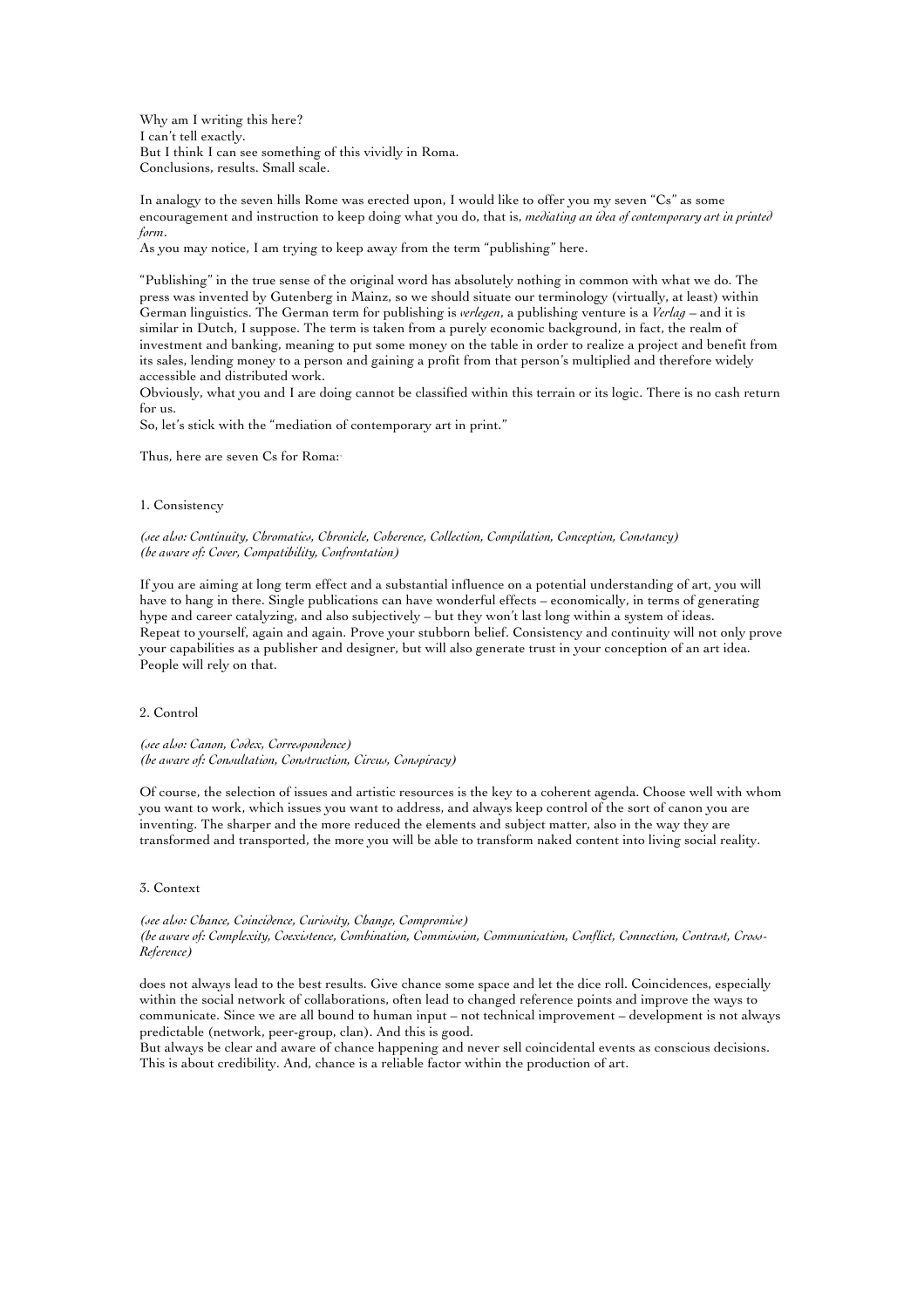#### 4. Concentration

*(see also: Credibility, Capacity, Character, Competence, Confidence, Conscience) (be aware of: Condition, Craft, Cultivation)*

Do only what you actually *can* do, what you are capable of doing. As simple as that. But quite important to remember. Recently, after running Revolver for only 5 years, I have been asked to do many different things. 10 To write texts, for example (in which I will never succeed), curate exhibitions (= catastrophes!), give lectures, teach (poor students). It's all about labeling, that is a sad fact. Once labeled, one is dragged and torn. And there is danger in that. Consistency will result in a lot of deflections. Don't get distracted. Remain under-designed.

# 5. Caution

*(see also: Carefulness, Certainty, Clearness) (be aware of: Concession, Clamor)*

Well, what can I say? Always think twice. Always know the whys, whos, wheres and hows. Don't get euphoric. There is no reason for such a thing, even if there is loud shouting all around you. Just be careful, since people need to be able to rely on you.

# 6. Creativity

*(be aware of: Costliness, Challenge, Color, Commerce, Competition) (final threat: Collapse, Crash, Cataclysm)*

Since you are a designer, it is quite obvious – but at the same time unnecessary – to ask for creativity. You are trained in this field. But I am not speaking of typefaces and layouts here. Within publishing, creativity is mostly needed when it comes to money. As we all know, to produce and

distribute publications is quite a costly thing to do, so you will always have to challenge yourself to find resources to make projects possible. That is your real job, the only one as a publisher, actually. Find solutions.

# 7. Courage

*(see also: Choice, Classification, Confession, Content, Counter-Current) (be aware of: Circle, Clan, Cluster, Coalescence, Company, Conjunction, Cooperation, Collaboration, Crowd)*

The most important point. The hardest one.

Saying "yes" is the easiest thing in the world, and will make you loved by everybody.

Saying "no" is essential to a mission.

If you want to say one single thing, you will need to say "no" to one hundred other things. Especially when it comes to art, mediating art ideas, and publishing. You will have to make choices and turn down a lot of requests: interesting requests from interesting people, friends, good guys, famous artists.

We live in an (art) atmosphere, where (almost) everything is interesting. Every day an interesting proposal (not to use the word "project" all over again) will knock on your door and you can go on forever. But you will have to stop at one point.

I know, if you are not there yet this will not sound like a problem – but it will, believe me.

I am not sure, if this last prayer will enter your eyes and ears. It actually doesn't matter if it does or not. Since things will not come to an end anyway.

I just wish and hope that Roma will always be a place for those things.

## Sincerely yours,

Christoph Keller